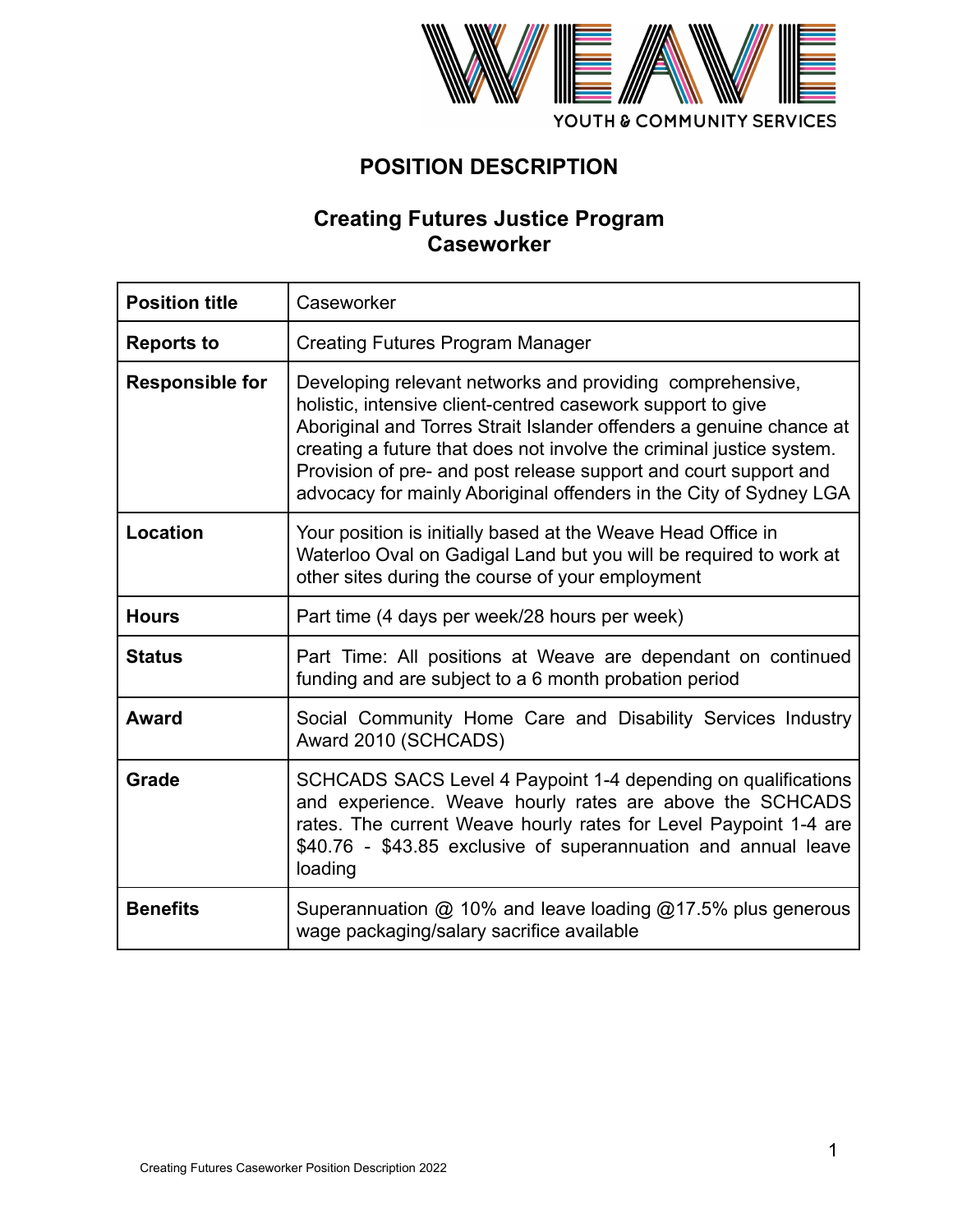#### **SUMMARY OF THE POSITION:**

The degree of over-representation of Aboriginal people in the criminal justice system is well known, as is the negative impact that this has on the wellbeing of the individual, their families and communities. Effective support of those leaving custody is recognised as essential to minimising the risk of continued contact with the criminal justice system, including reoffending. More broadly, good transitional support has a huge impact on the health and wellbeing of individual clients and their families and communities.

In 2018, the Australian Law Reform Commission (ALRC) Report, Pathways to Justice – Inquiry into the Incarceration Rate of Aboriginal and Torres Strait Islander Peoples emphasised that prisoners who are released from prison without support to transition into the community are vulnerable to continued cycles of reoffending (ALRC, 2018, 314). This echoes the findings of the Council of Australian Government's 2016 Prison to Work Report that there is not enough support for Aboriginal and Torres Strait Islander people leaving prison, especially services that are trauma-informed and culturally competent (Commonwealth of Australia, 2016, 7).

Research shows that people in prison have a range of social, health, economic, education and disability related needs (Baldry et al., 2006; Australian Institute of Health and Welfare, 2015; ALRC, 2018). Indigenous people leaving prison, or who are under corrective services orders, often have complex and multiple support needs, as well as personal and intergenerational trauma and long-term experience of disadvantage. These present significant risk factors for reoffending. Detainees released to the community often experience homelessness, poor mental health and high rates of illicit drug use; recidivism and premature death are significant risks in the months following release from prison (Baldry et al., 2006).

Funding models that favour short-term support for people post-release have been widely critiqued (Schwartz et al., 2020, 32-35), but for Indigenous people in particular, more intensive services that are longer in duration and involve meaningful levels of contact are needed (CIRCA, 33). Additionally, the Cultural & Indigenous Research Centre Australia states that these programs need to adopt a holistic approach that targets multiple risk factors and that operate in several domains simultaneously (ibid). It is in this service context that Weave's Creating Futures operates.

Weave's Creating Futures is an intensive support service for people leaving custody or otherwise involved in the criminal justice system on bail, community orders or court diversion. It provides court support and advocacy and wraparound casework tailored to the needs and goals of each client. Creating Futures works with people aged 18-30 years living in, or with a strong connection to, the City of Sydney Local Government Area**.**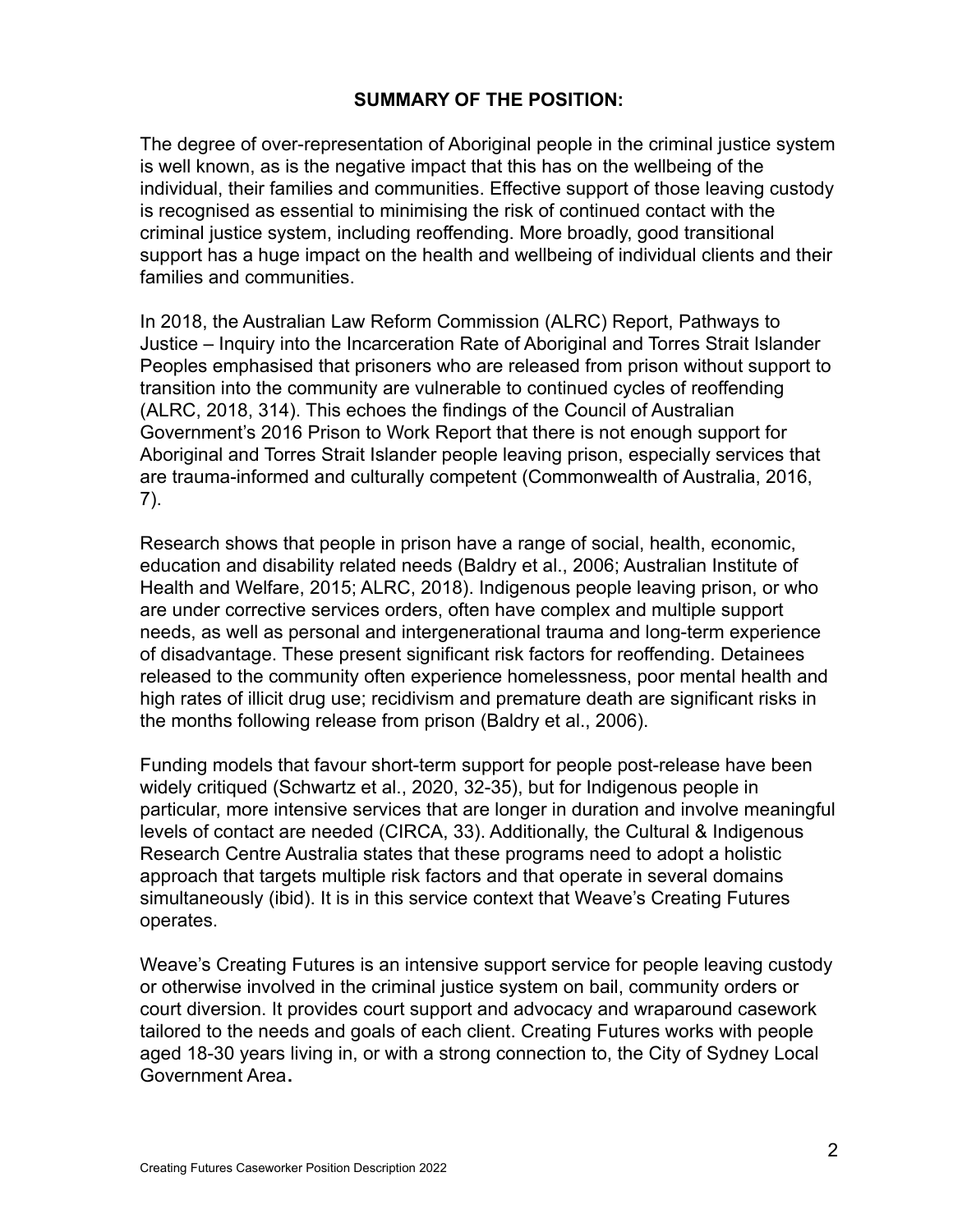#### **KEY RESPONSIBILITIES:**

- Provide individual casework and case management support to clients with complex trauma histories and complex needs, including support with mental health and AOD issues, legal issues, housing, family issues, relationships, domestic violence, justice, education, employment, culture etc
- Provide court support and advocacy to endeavour to divert people from custody
- Pre-release exit planning with young people who are in custody prior to release
- Provide comprehensive, holistic post release support for people in the target group who are transitioning to community from custody
- Therapeutic/trauma informed case-management and counselling
- Intensive case management commences pre-release and continues post release. Client led case plan with achievable goals in relation to Housing, legal issues, health, mental health and wellbeing, education and training, relationships and family, alcohol and other drug issues, grief and loss, processing trauma, cultural connection and healing
- Work with the Aboriginal Cultural Support program to assist with your clients connection to culture, family and community through involvement in existing programs or those created for the young people in the program
- Facilitated access to the holistic suite of Weave programs and services including mental health and AOD support employment hub, creative arts programs and opportunities to give back via our leadership and advocacy programs and community development programs and events
- Collaborating and working closely with other services housing, social security, police, health, mental health, employment services, drug and alcohol rehabilitation services, recreational and sporting clubs
- Establish and nurture relationships with Aboriginal and/or Torres Strait Islander community organisations to ensure they are aware of support provided by those services and therefore identify opportunities for collaborative engagement, or otherwise to make appropriate onward referrals when necessary
- Ensure that your practice is culturally safe and responsive with Aboriginal and Torres Strait Islander clients and communities
- To understand and accept Aboriginal and Torres Strait Islander worldviews surrounding family and kinship, and utilise such as a strength and resource in developing healing outcomes for clients and their families
- Provide Court support and diversionary program support
- Provide support with training and employment pathways by connecting young people to existing support
- Supported referral to other services
- Develop close working relationship with NSW Department of Corrective **Services**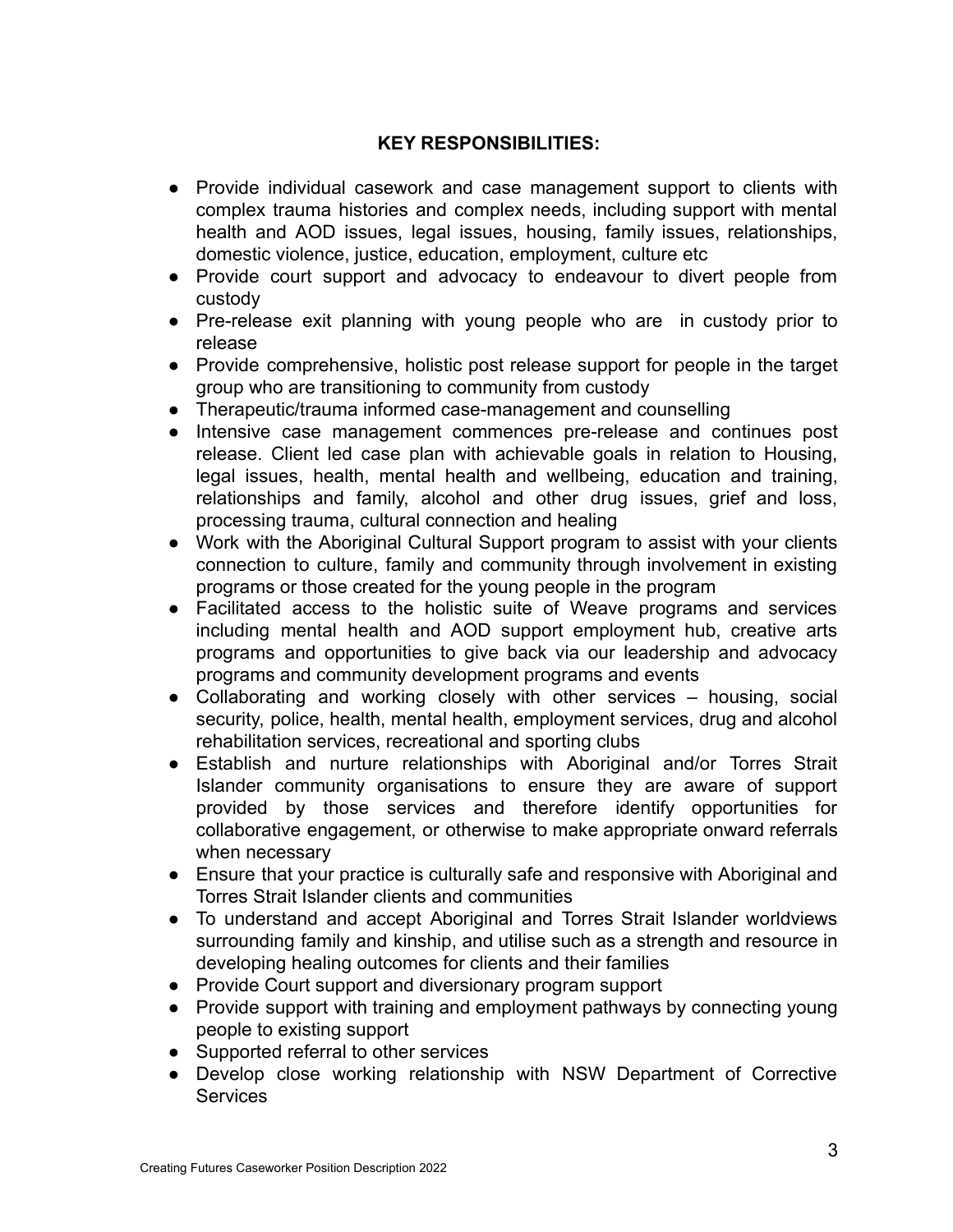- Use Weave's client database to manage client files, track client's journeys, record casenotes and case plans and measure client outcomes and satisfaction
- Ensure all disputes with both staff and service users are resolved according to the Weave complaints and grievance procedure
- Fully participate as a member of the Weave team
- Promote the service and its programs to the local and wider community.
- Participate in probationary review meetings and Annual Performance Review with your Program Manager and Management
- You may be required to perform other duties as directed from time to time to suit organisational requirements and which are broadly consistent with your role

## **GENERAL RESPONSIBILITIES OF ALL WEAVE STAFF:**

- Work as part of the wider Weave team displaying effective team membership and upholding the Weave values at all times
- Participate in Weave staff meetings, retreats, planning days, training and performance appraisals as required
- Perform all duties in accordance with the Weave Code of Conduct and Weave policies and procedures
- Maintain a commitment to EEO policy and WHS safety standards, ethical practice principles and a commitment to the principles of cultural diversity.
- Take responsibility to ensure Weave is a warm, inviting and hospitable environment for everyone to enjoy; treat people like you would if they were guests in your home
- Notice when things are untidy and proactively clean up as needed
- Make sure all visitors to the centre are welcomed and looked after including offering cups of tea, coffee, water etc. and that they get the assistance they came for, or at least information and referral if Weave cannot assist directly
- Hospitality is a shared responsibility of the whole of the Weave team and is included in the Position Descriptions of all staff
- Support and maintain a healthy, inclusive, positive Weave culture and embody the Weave values
- Expectations of workers roles can change according to the needs of the community and available resources

## **SELECTION CRITERIA:**

- 1. Qualifications in social work, community work, welfare, community management or other relevant discipline
- 2. Excellent skills in managing complex community dynamics
- 3. Complex casework and case management experience.
- 4. Experience in youth work